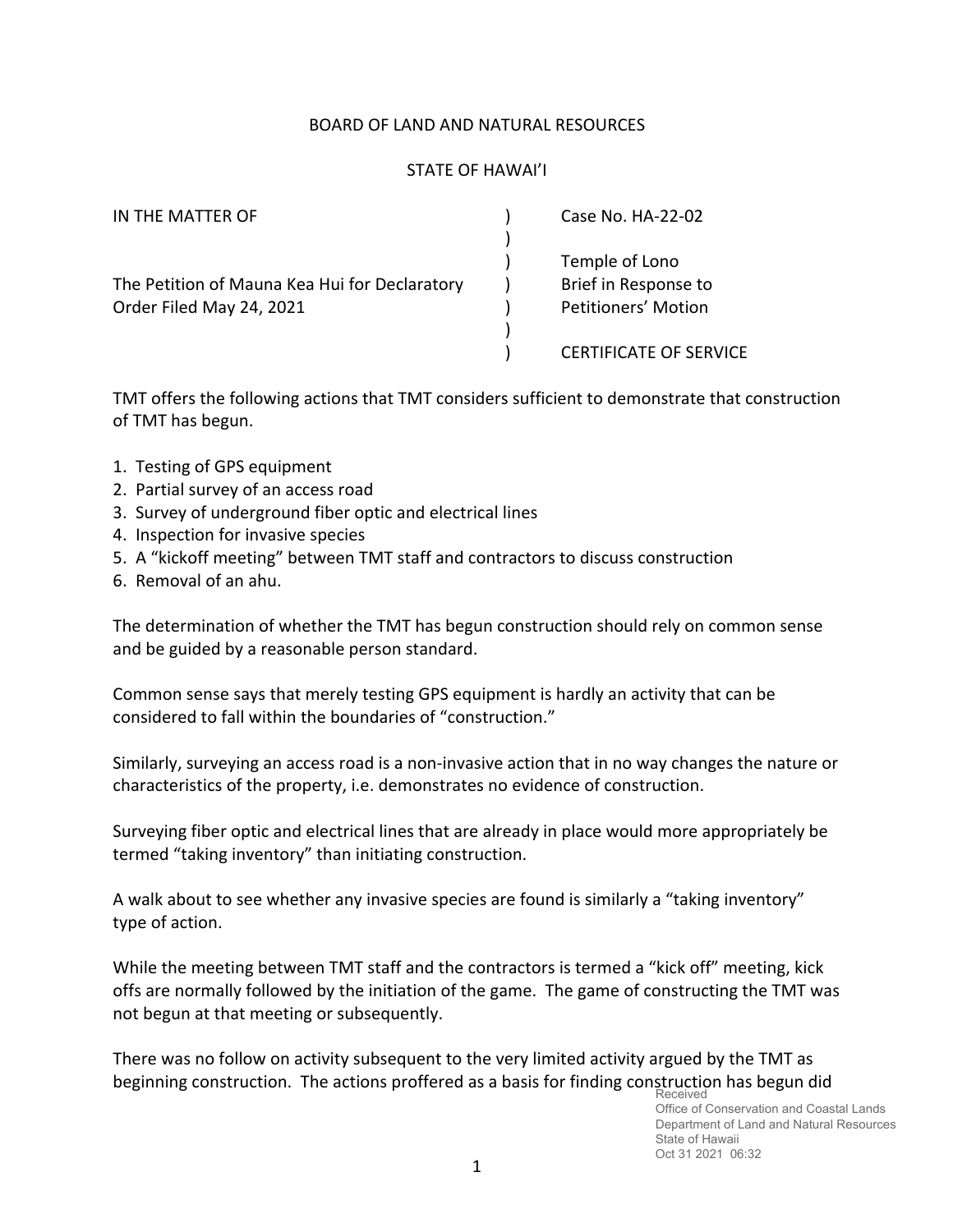not initiate a continuing construction process. Those actions are isolated visits to the construction site.

For TMT to use the desecration of an ahu as proof construction of TMT was begun only reinforces the nature of the TMT's complete insensitivity to Native Hawaiian objections to the project. The destruction of the ahu is evidence of racism or religious bigotry, not construction.

TMT applied for an extension of the permit after some of the actions at issue now had already been taken. Now TMT is arguing that those same acts are evidence that construction has begun. TMT cannot have it both ways. Either those acts did not demonstrate that construction had begun, so the first extension was necessary, or they did demonstrate construction had begun, so the application for the first extension was unnecessary.

Common sense (and the law) preclude DLNR using the activities they earlier found to be a. basis for extending the permit expiration date to also be used to argue that construction already began.

The TMT argument is that these activities taken as a whole provide sufficient evidence to conclude that construction has begun. The more any of the six arguments are found to be insufficient to be considered as supporting the premise that construction has begun, the weaker the TMT position becomes.

A reasonable person evaluating the proffered actions would find each of them to be a de minimis activity not satisfying the requirements of a State-granted permit.

Indeed an examination of each proffered action finds them to be insufficient individually and cumulatively.

Construction has not begun and any further extension is unwarranted.

Dated: October 31, 2021

Lanny Sinkin Representing the Temple of Lono

\_\_\_\_\_\_\_\_\_\_\_\_\_\_\_\_\_\_\_\_\_\_\_\_\_